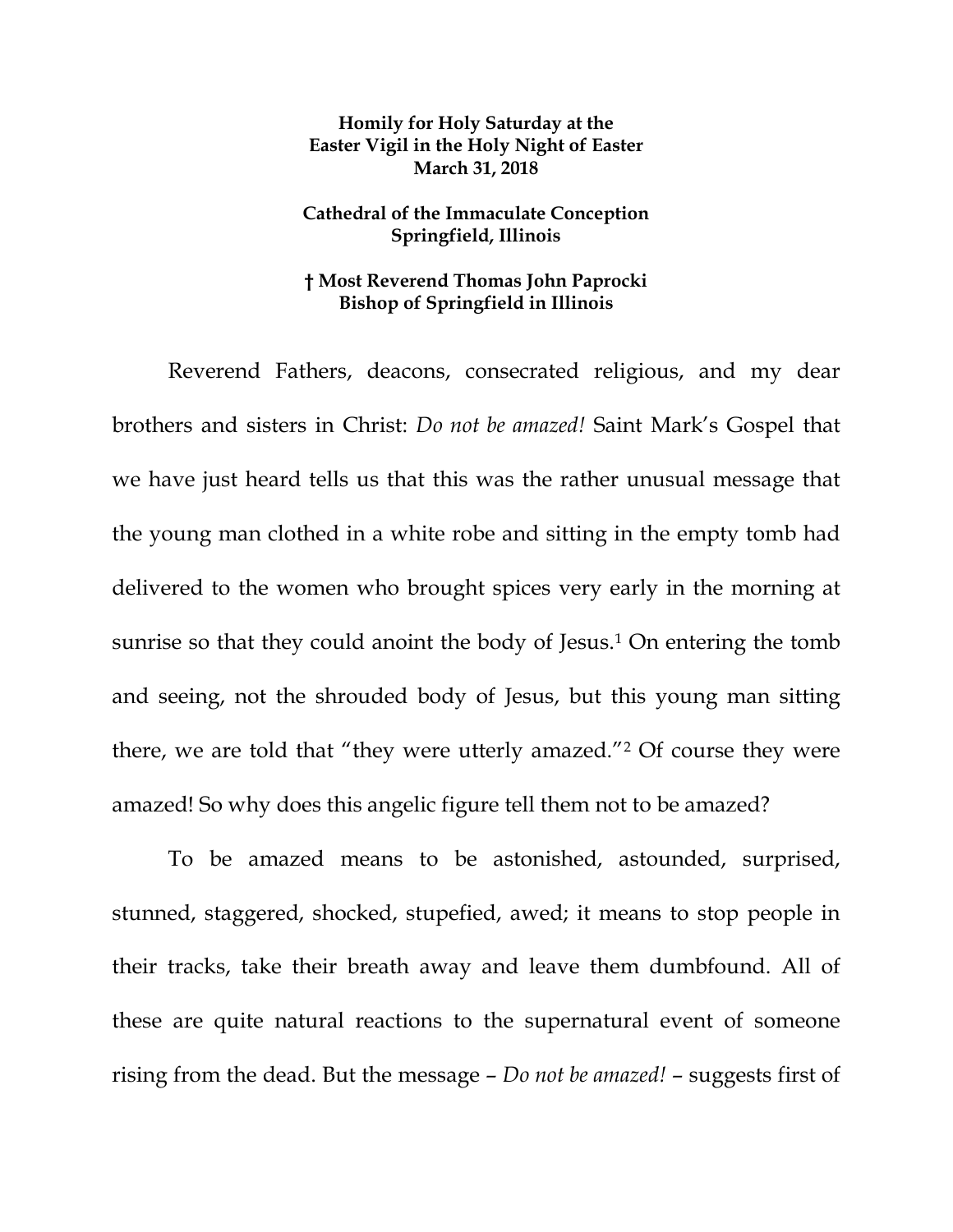all that the resurrection should not come as a shock and surprise, since the prophets and Jesus Himself had foretold this would happen. Second, being in a state of amazement can leave a person paralyzed by fright, that is, immobilized by fear and quite unable to take any action. But it is precisely action that the young man in the white robe wants these women to take, namely, to go and tell the other disciples, especially Peter – who three times had denied our Lord – that Jesus had indeed risen from the dead.

That message of being stirred to action pertains to us as much as it did to the women at the tomb. The account of Our Lord's resurrection should not leave us mystified by this mystery of our faith or mesmerized in bewildered fascination by this extraordinary event; rather we are sent as missionary disciples to bring others to believe in the Resurrection of Christ. To be a disciple means to be a follower of the Risen Lord; to be a missionary means to be sent out to bring others to share this faith. Doing this, of course, is not easy, for there are many obstacles along the way.

This is the significance of another detail of this Gospel passage, namely, the question the women were asking each other as they approached the tomb: "Who will roll back the stone for us from the entrance of the tomb?["3](#page-3-2) Saint Mark notes that the stone "was very large.["4](#page-3-3)

2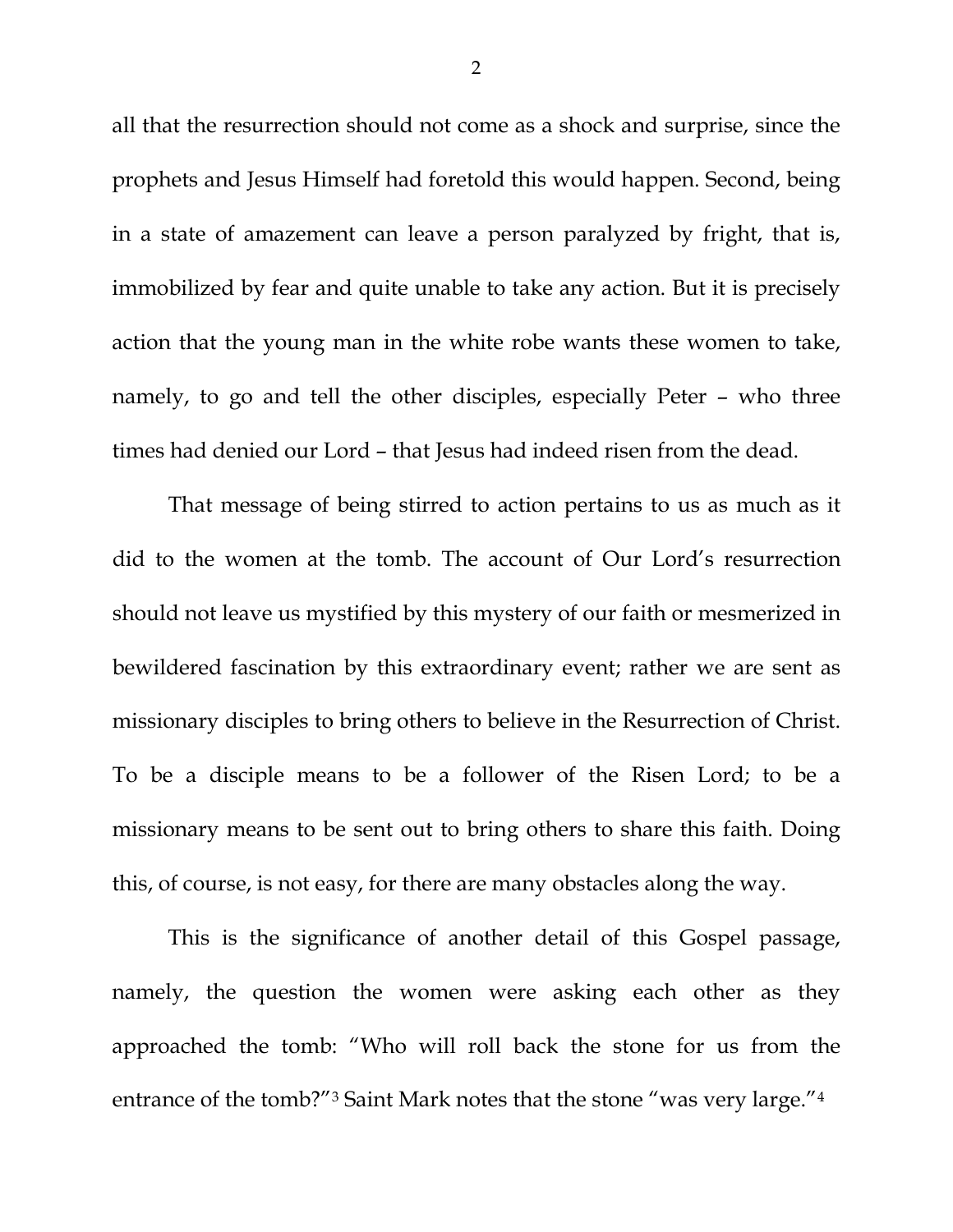That stone is a metaphor. It represents all the obstacles to accepting Jesus Christ as our Sovereign Lord and our Saving Redeemer. Yet, for those willing to approach the tomb, the stone is rolled back. It takes faith to accept the resurrection. It takes faith to encounter the Risen Lord. It is God's grace that rolls back that very large stone and beckons us to enter the realm of faith.

The Church's celebration of the Easter mystery is an act of faith; it is our coming to the tomb; it leads us to look up and see that the stone has been rolled away; it is our encounter with the rising sun that leads us to the Risen Son of God. Like the women at the tomb, we see that He is risen and we hear the most joyous good news!

Tonight we rejoice that God's grace has rolled away the obstacles and has made it possible for those who will receive the sacraments of initiation and reception into full communion with the Catholic Church to enter into the mystery of faith. Tonight's Mass—indeed every Mass—is a celebration of the mystery of faith that we proclaim right after the words of consecration: *We proclaim your Death, O Lord, and profess your Resurrection, until you come again.* This is the central mystery of our faith as celebrated in the Eucharist!